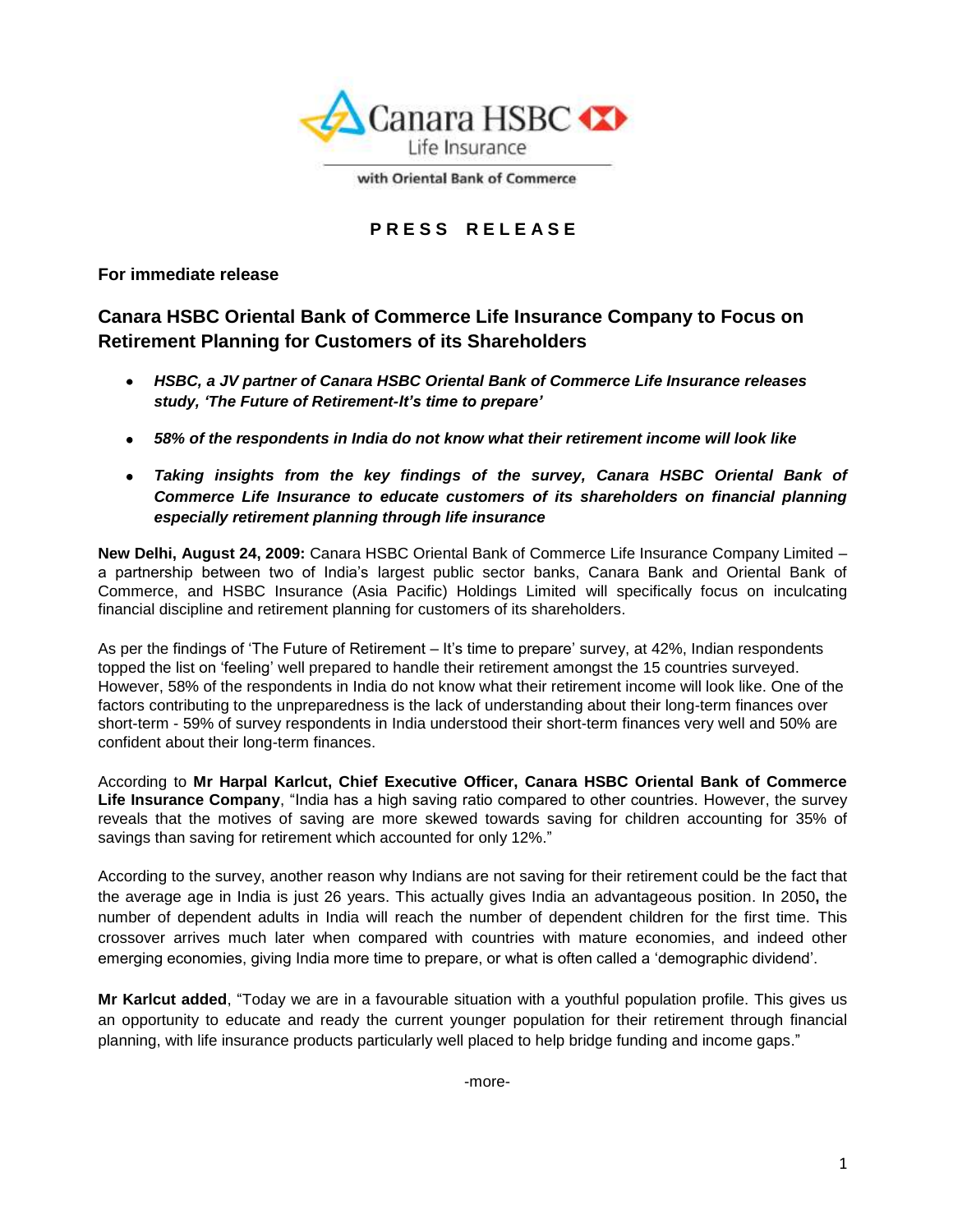According to the survey, at present, formal pension arrangements cover only 13% of the country"s paid employees in India, with a total of 284 million people without pension coverage. According to OECD<sup>1</sup> Private Pensions Outlook 2008, pension fund assets in India are very small and make up to only 5% of India's GDP.

The survey also throws light on the impact of the economic downturn. Over the last 18 months, the economic downturn has had a significant impact on people"s finances and their attitude towards long-term investments. The IMF (International Monetary Fund) gives an optimistic forecast for India GDP growth at 5.1% in 2009 and 6.5% in 2010.The survey reflects the optimistic outlook of Indians towards the economic recovery. At least, 59% of Indians expect the downturn to last less than 12 months; whereas, globally the optimism falls to just 29%.

In spite of the optimism, the survey clearly brings to the forefront the changing priorities of Indians in crisis times like these towards retirement. The findings revealed that 1-in-8 people in India have either reduced or stopped saving into a pension. A further 18% say they would like to seek financial advice to help them make sense of the choices facing them.

The study has also showed that people globally trust their banks as a popular primary source of advice. In India at least 31% of the respondents have shown an openness to consult or take advice from financial institutions.

**According to Mr Karlcut**, "The above finding calls for determined measures by the government and financial institutions to spread the relevance of financial planning and retirement for a better tomorrow. In addition, the danger may be that without an adequate understanding, people in India could become complacent and feel relatively well-prepared for retirement. The need to develop personal finance education programmes is therefore paramount.

At Canara HSBC Oriental Bank of Commerce Life Insurance, we have taken proactive steps to educate the customer on the need for disciplined saving through life insurance especially for retirement. Customers are apprised of emerging need of financial independence in view of the increasing breakdown of the joint family system, increasing longevity and spiralling medical costs. In fact, in the first year of operations, Canara HSBC Oriental Bank of Commerce Life Insurance has successfully imparted financial education to over 5,000 customers through around 200 events across India."

The Company launched a UL Pension Plan in November 2008, structured to provide optimum benefits to the customers. Available as pure pension and pension with life cover, the plan offers single and regular premium payment options. There are 5 funds to choose from and flexibility to bring forward or delay the vesting age. As a customer grows older and closer to the vesting age, the maturity switch option helps him manage the investment by automatically initiating a phased moving of the investments from the Equity to Liquid fund. Pensions are currently the Company's second highest selling product.

With demographic dividend, a high savings ratio and keenness to undertake financial planning, the future of retirement in India looks bright especially if current trends continue.

-ends-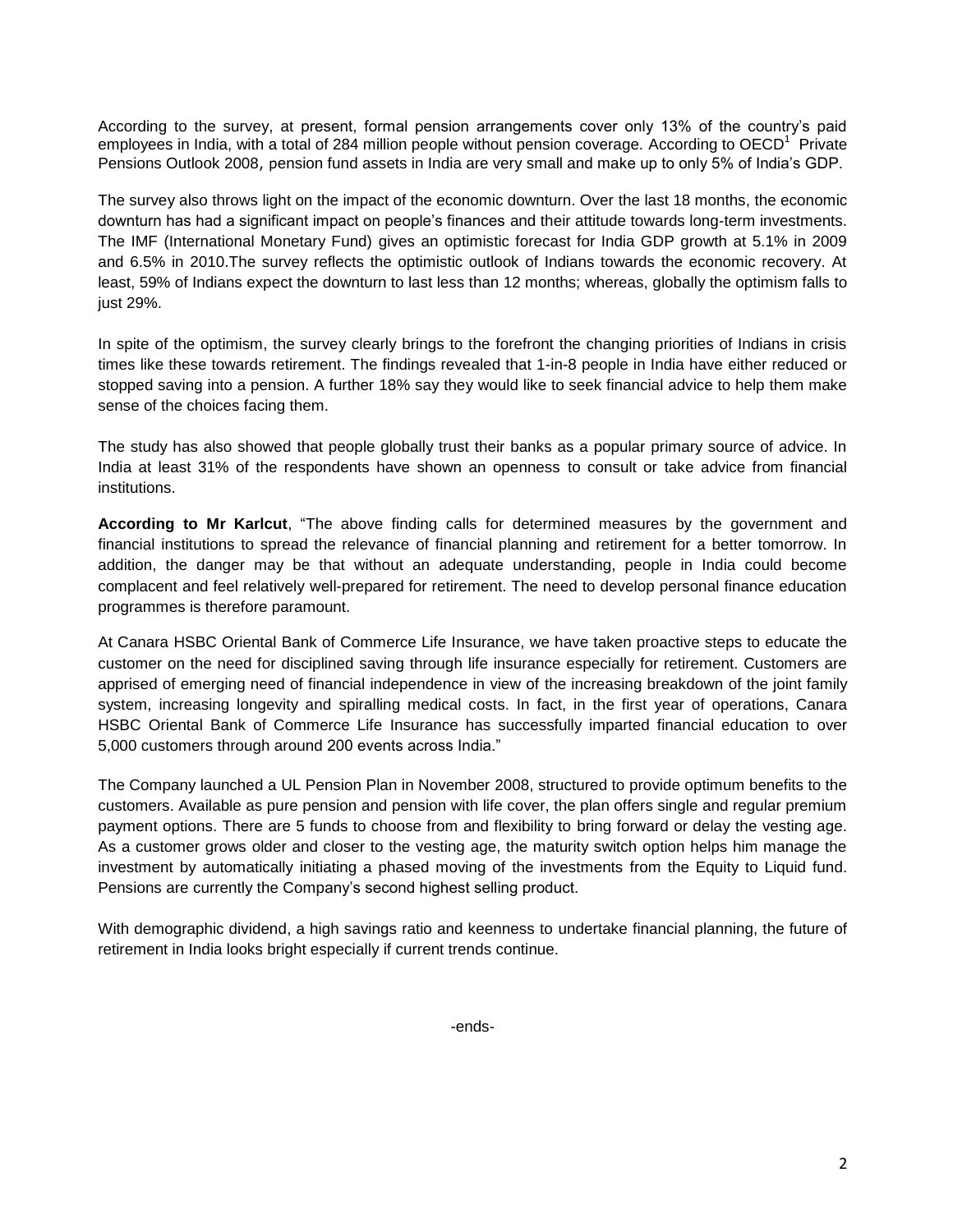## **Notes to Editors**

#### **The Future of Retirement**

The Future of Retirement programme is a key initiative, establishing HSBC Insurance as a market leader in the increasingly important retirement market. Now in its fifth year, the programme has positioned HSBC Insurance at the forefront of retirement "thought leadership".

For more information, log on to<http://www.hsbc.com/1/2/retirement/future-of-retirement>

#### **Survey Methodology for 'The Future of Retirement – It's time to prepare'**

The findings for the HSBC Future of Retirement report 5 are based on the responses of over 15,000 individuals aged between 30 and 70 years covering 15 countries - Brazil, Canada, China, France, Hong Kong, India, Japan, Mexico, Saudi Arabia, Singapore, South Korea, Turkey, UAE, the UK, and the US. These are those people living in urban areas, likely to be more educated and with greater access to the Internet. They will generally be much more exposed to the service-based economy and will be converging more rapidly towards the attitudes and behaviour of their peers in the industrialised world, which includes patterns of behavior towards retirement planning.

#### **India Sample Size: 1000**

- 518 men surveyed and 482 women
- Three age bands:
	- $-$  30-39: 392 = 39%
	- $40-49:368 = 37%$
	- $50-70$ \*: 240 = 24%

\*we had 1 respondent aged between 60-70.

#### **About Canara HSBC Oriental Bank of Commerce Life Insurance Company Limited (www.canarahsbclife.com)**

Canara HSBC Oriental Bank of Commerce Life Insurance Company Limited was launched in June 2008 and is jointly owned by two of India"s largest public sector banks – Canara Bank (holding 51%) and Oriental Bank of Commerce (23%) – and HSBC Insurance (Asia Pacific) Holdings Limited (26%), the Asian insurance arm of one of the world"s largest banking and financial services groups – HSBC.

**Media enquiries:**

Nonika Raj Kumar +91 124 4535658 [nonika.rajkumar@canarahsbclife.in](mailto:nonika.rajkumar@canarahsbclife.in)